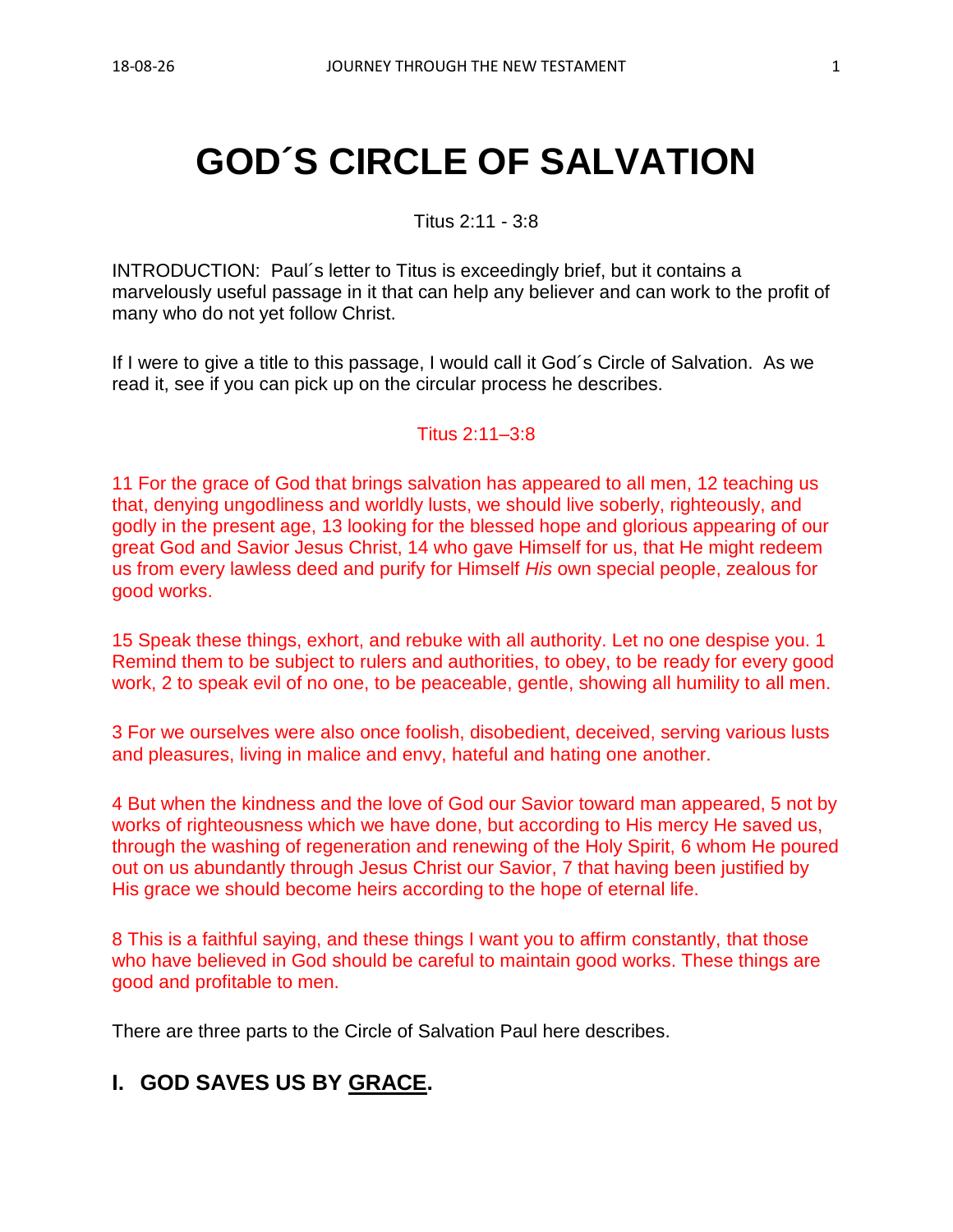Titus 2:11 For the grace of God that brings salvation has appeared to all men,

#### **A. Grace came in the person of Jesus Christ.**

Listen to Simeon as he took the baby Jesus in his arms.

Luke 2:28–30 28 he took Him up in his arms and blessed God and said: 29 "Lord, now You are letting Your servant depart in peace, According to Your word; 30 For my eyes have seen Your salvation

Listen to the Apostle John describe who Jesus was and is

John 1:14, 16 14 And the Word became flesh and dwelt among us, and we beheld His glory, the glory as of the only begotten of the Father, **full of grace** and truth. …16 And of His fullness we have all received, and **grace for grace**. Or grace upon grace.

Paul is saying that grace was incarnate in Jesus Christ.

Jesus is the One that brought grace in all of its fullness to make it available to people.

And note that it has appeared to all men.

- Not all have accepted that grace.
- Not all have appropriated that grace through faith in Jesus Christ.
- But that grace is available to all.

#### **B. By grace God saves us from sin.**

Titus 2:12 teaching us that, denying ungodliness and worldly lusts, we should live soberly, righteously, and godly in the present age,

Salvation is not only freedom from the penalty of sin but freedom from its power and slavery to sin.

**C. By grace God saves us for eternity.**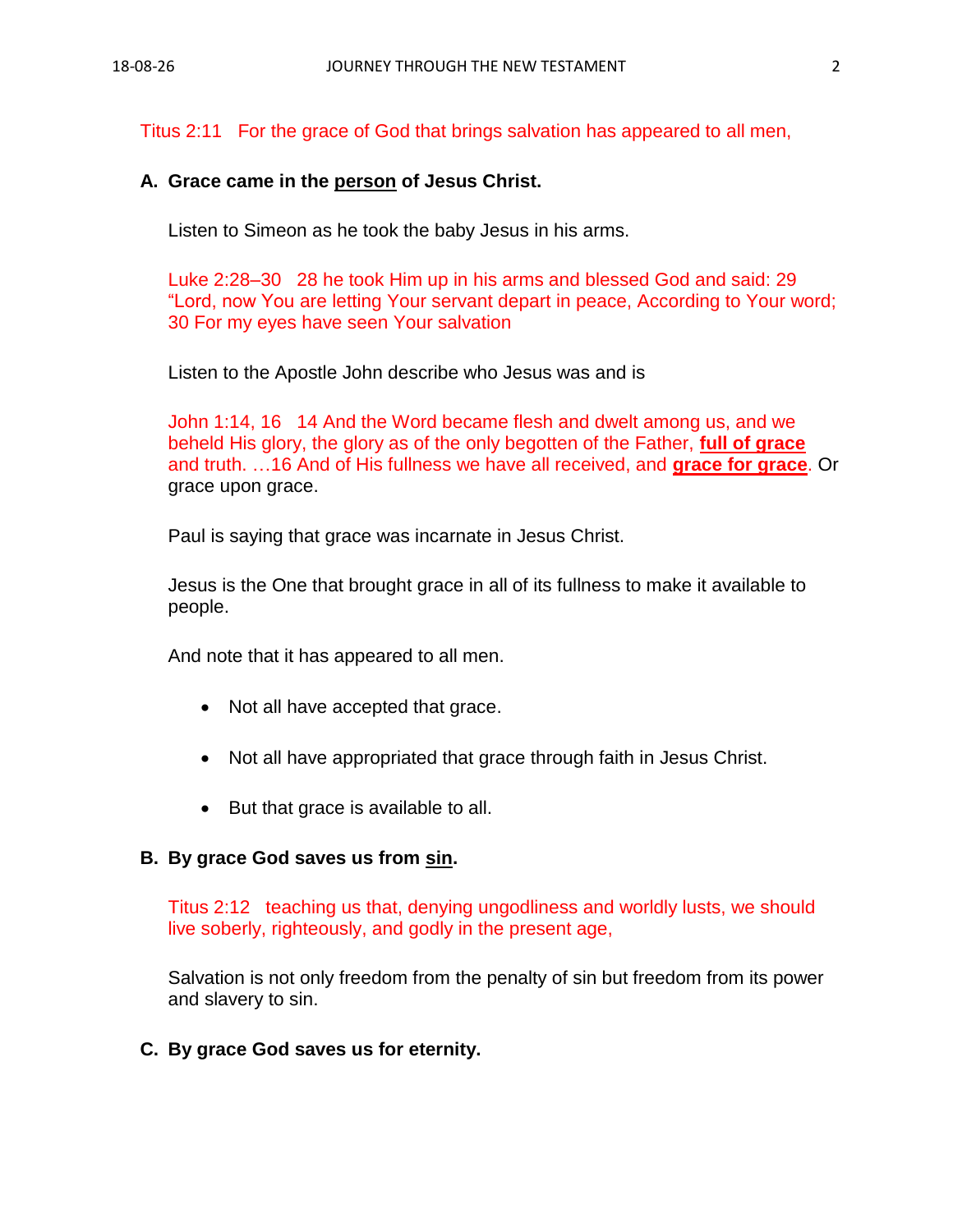Titus 2:13 looking for the blessed hope and glorious appearing of our great God and Savior Jesus Christ,

In Christ´s first coming, He was grace personified.

In His second coming, He will be glory personified.

At His glorious appearing, the glorified and resurrected Jesus will come in all His might and power. His enemies will fall before Him. He will first sit in the judgment of the nations, and then He will ascend Zion´s hill to take His throne and begin His rule as King over the earth.

And we who have been saved by grace through faith will be there in the Millennial Kingdom and shall rule and reign with Christ.

This is the first part of the circle.

God saves us by grace through faith.

The very next verse reminds us that before we fulfill our purpose in the Millennial Kingdom

By grace God saves us for a purpose upon this earth.

Titus 2:14 who gave Himself for us, that He might redeem us from every lawless deed and purify for Himself *His* own special people, zealous for good works.

# **II. GOD´S SALVATION IS INTENDED TO PRODUCE LIVES OF GOOD WORKS.**

This adds the second part of the circle.

#### **A. We who are saved are God´s people.**

We do not become His people during the Millennial Kingdom. Believers are God´s people now.

What about the Jews?

• They were God's first people, chosen to bring other nations to faith in the One True Creator God.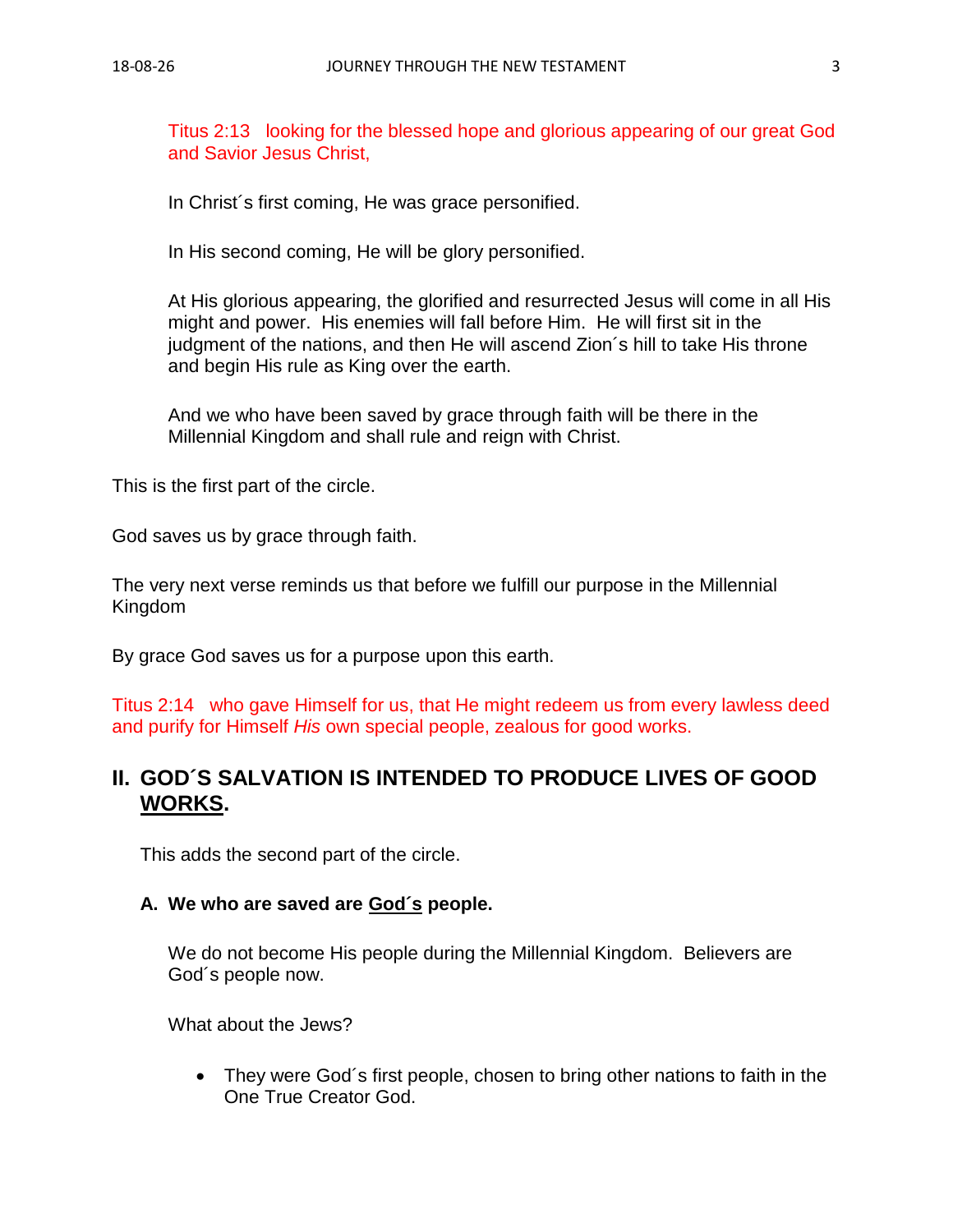- The recipients of promises which God will still keep, not because of the faithfulness of the Jews but because God is ever faithful to keep His word.
- But the Jews as a people group were cut off from God's family tree because of unbelief.
- And the Gentiles who did believe were grafted into the family tree of God.
- At the glorious appearing, the Jews who are then alive will look on Him whom they pierced and mourn over their rejection and disbelief. In faith they will turn to Christ and be saved.
- Then God´s people will be Jew and Gentile alike, all united by faith in the One who paid our sin debt on Calvary.

## **We who have trusted Christ are the people of God!**

And what is a hallmark of those whom Christ has redeemed, forgiven, and transformed?

## **B. To be zealous for good works**

Folks, do not be confused about the relationship of grace, faith, and works in the Christian life. It is not either/or but both/and.

Ephesians 2 makes it abundantly clear.

Ephesians 2:8–10 8 For by grace you have been saved through faith, and that not of yourselves; *it is* the gift of God, 9 not of works, lest anyone should boast. 10 For we are His workmanship, created in Christ Jesus for good works, which God prepared beforehand that we should walk in them.

- 1. **Salvation is made available through God´s grace.**
- 2. **We receive God´s gift of salvation by faith (our trust in Christ as Savior and Lord).**
- 3. **We who are saved are transformed by Christ to perform the good works God has selected for us.**

Here is the order: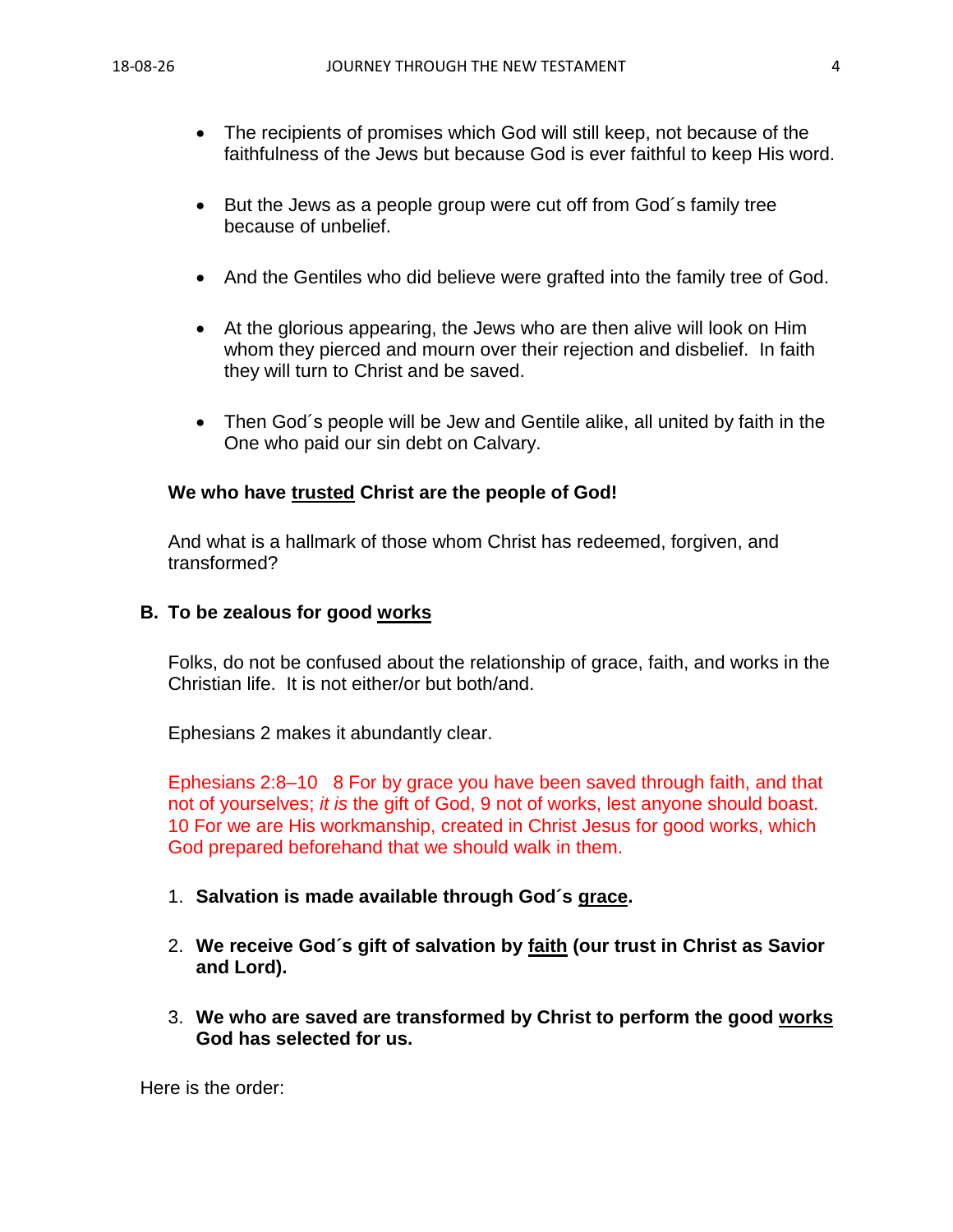## **1. Grace – God initiated**

#### **2. Faith – Response to what God has done**

#### **3. Works – Result of salvation by grace through faith**

We Baptists are often loud and clear on grace and faith.

Sometimes we are a little too quiet about works. Works will not get the lost sinner into heaven´s gate. But a life without works is very likely a life without salvation by grace through faith.

Ephesians 2:8–10 8 For by grace you have been saved through faith, and that not of yourselves; *it is* the gift of God, 9 not of works, lest anyone should boast. 10 For we are His workmanship, created in Christ Jesus for good works, which God prepared beforehand that we should walk in them.

Why are our good works important to God?

# **III. OUR GOOD WORKS ARE TO HELP DRAW OTHERS TO SALVATION BY GRACE.**

Titus 2:15–3:8 15 Speak these things, exhort, and rebuke with all authority. Let no one despise you. 1 Remind them to be subject to rulers and authorities, to obey, to be ready for every good work, 2 to speak evil of no one, to be peaceable, gentle, showing all humility to all men.

3 For we ourselves were also once foolish, disobedient, deceived, serving various lusts and pleasures, living in malice and envy, hateful and hating one another.

4 But when the kindness and the love of God our Savior toward man appeared, 5 not by works of righteousness which we have done, but according to His mercy He saved us, through the washing of regeneration and renewing of the Holy Spirit, 6 whom He poured out on us abundantly through Jesus Christ our Savior, 7 that having been justified by His grace we should become heirs according to the hope of eternal life.

8 This is a faithful saying, and these things I want you to affirm constantly, that those who have believed in God should be careful to maintain good works. These things are good and profitable to men.

Paul says to Titus, look, tell the folks in the church this.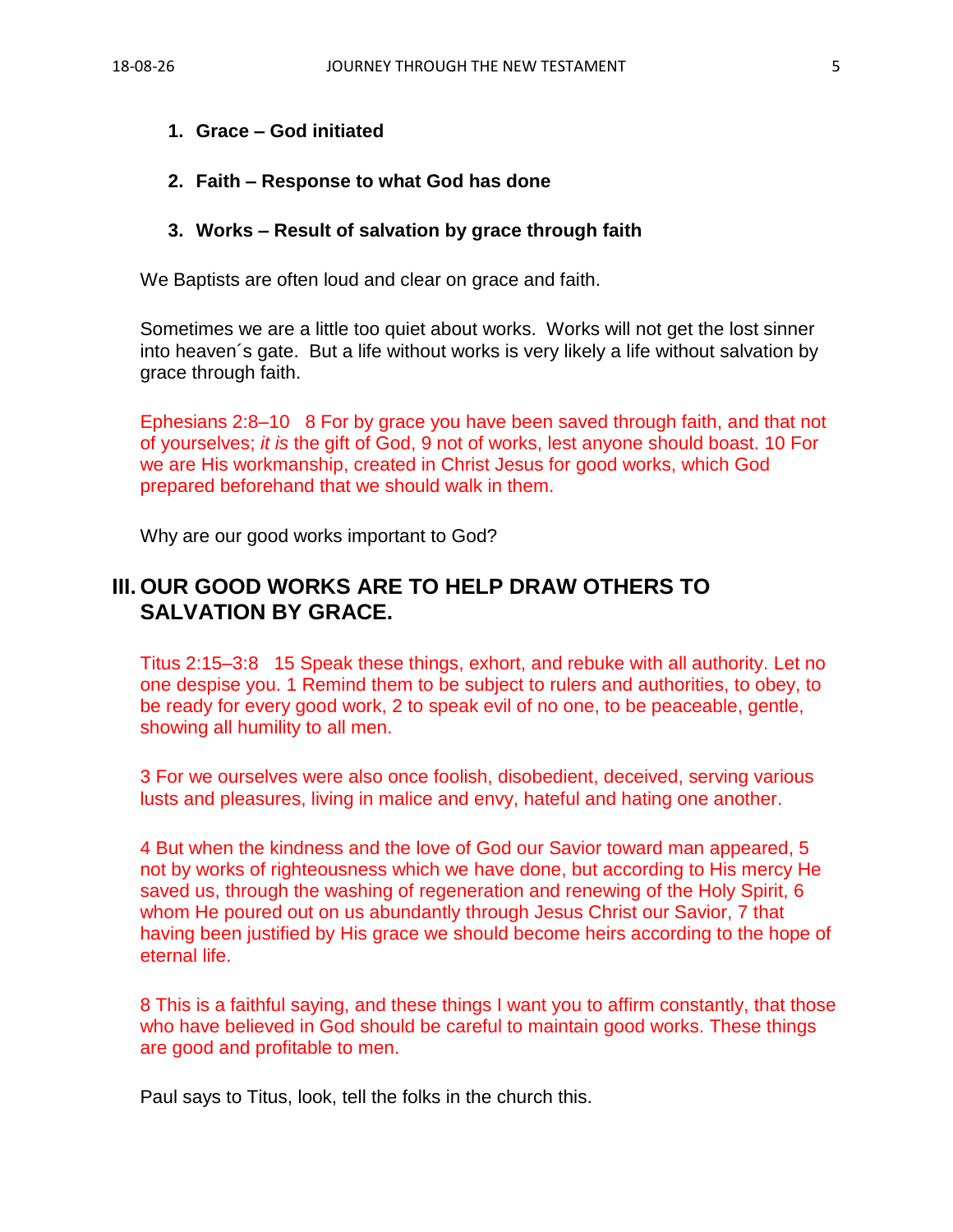- 1. Salvation comes by grace through faith.
- 2. But once you are saved, as a part of the people of God, live transformed lives doing good works.

# **A. Some characteristics of the transformed life are particularly important to lost people watching us.**

- **1. That you live in obedience to God-appointed authority.**
	- Otherwise, you just seem like a rebel or a troublemaker.
	- How can you really be transformed by God if you won't obey those God has put in charge?
- **2.** Don´t be bad mouthing people. **Don´t be talking bad about other folks.**
	- It makes you sound like a grump.
	- Makes you seem high on yourself and low on others.

## **3. Live peaceably. Be a peacemaker like the Lord said. Don´t be contentious.**

- Just a word here so that we don´t misunderstand. Jesus is our example as always. Jesus lived peaceably and was a peacemaker. Yet there were times that Jesus did things that were not peace-filled.
	- $\circ$  He called the Pharisees a brood of vipers and whitewashed tombs to their face.
	- o He overturned the tables of the money changers and drove those abusing the temple of God out of the courtyard with a whip.
	- o The key to understanding is to observe that Jesus never used His power to defend Himself.
	- o He only used it to defend the Father.
- The point here is that the Holy Spirit is not commending peace at any price.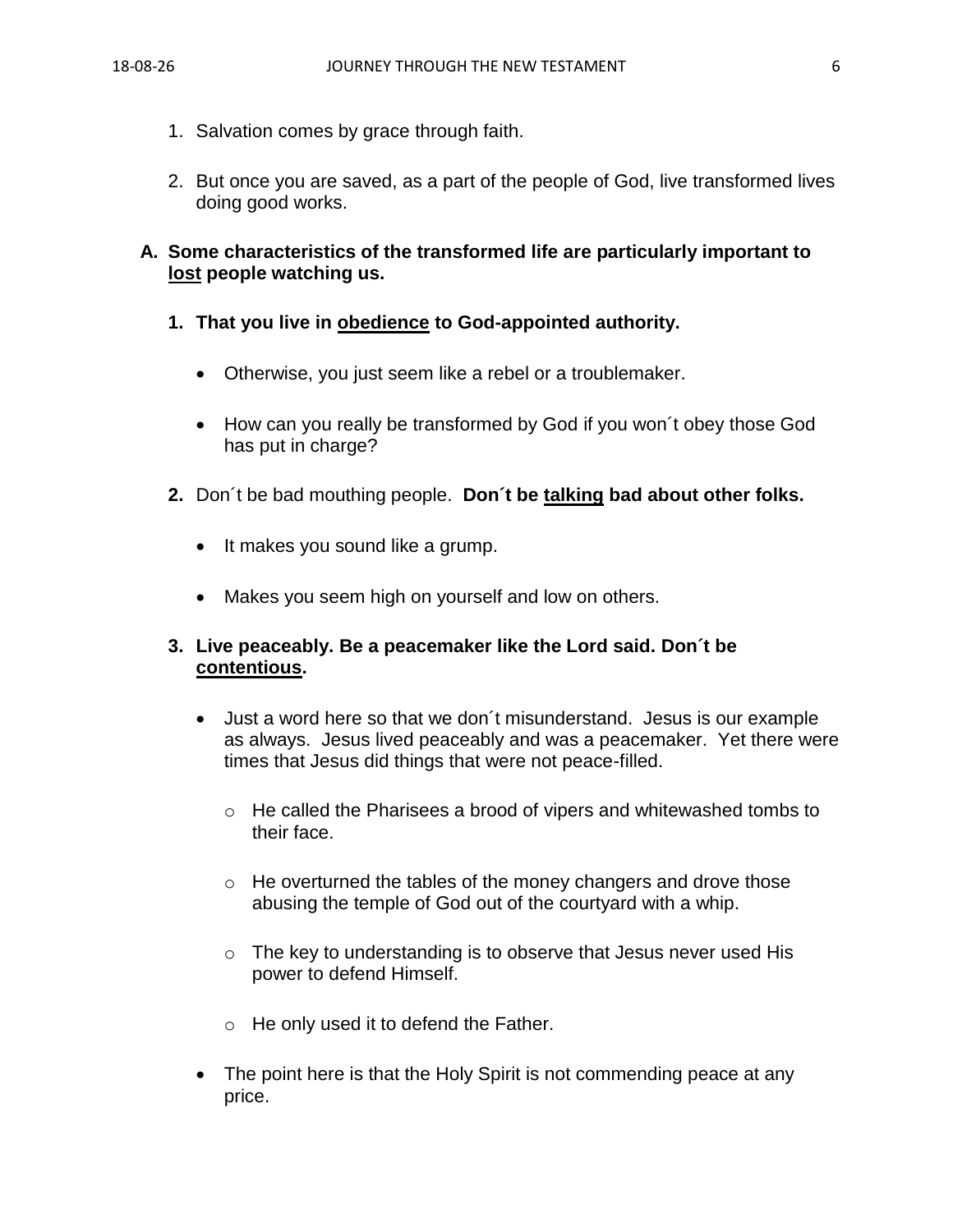- He is commending peace at personal price.
	- o When we are insulted, forgive. Choose peace.
	- o When we are offended, overlook. Choose peace.
	- o When we are taking a loss, take the loss. Choose peace for the sake of your testimony that Christ has saved you and changed you.

### **4. Be gentle. Be kind. Be considerate.**

### **5. Be humble, meek (keeping your strength under control).**

Why does the Holy Spirit speak of these qualities as especially important? Are they the most important characteristic of the Christian life?

They are important, but they are not listed here because God necessarily says these are the top five.

They are here because these are things that lost people can quickly observe.

If they do not see these things in your life, it will be hard to convince them that God has transformed you.

## **B. We couple our testimony of being sinners with the transformation God has done in our lives.**

Titus 3:3 For we ourselves were also once foolish, disobedient, deceived, serving various lusts and pleasures, living in malice and envy, hateful and hating one another.

It is important that lost people do not sense an arrogance about our testimony. They must understand that we by nature are sinners just as they are.

When I am sharing the Evangecube, whether it is in Brazil or the counseling room at the Benevolence Center, with the very first panel I tell the person,

- o This man represents me and you.
- o He is surrounded by darkness.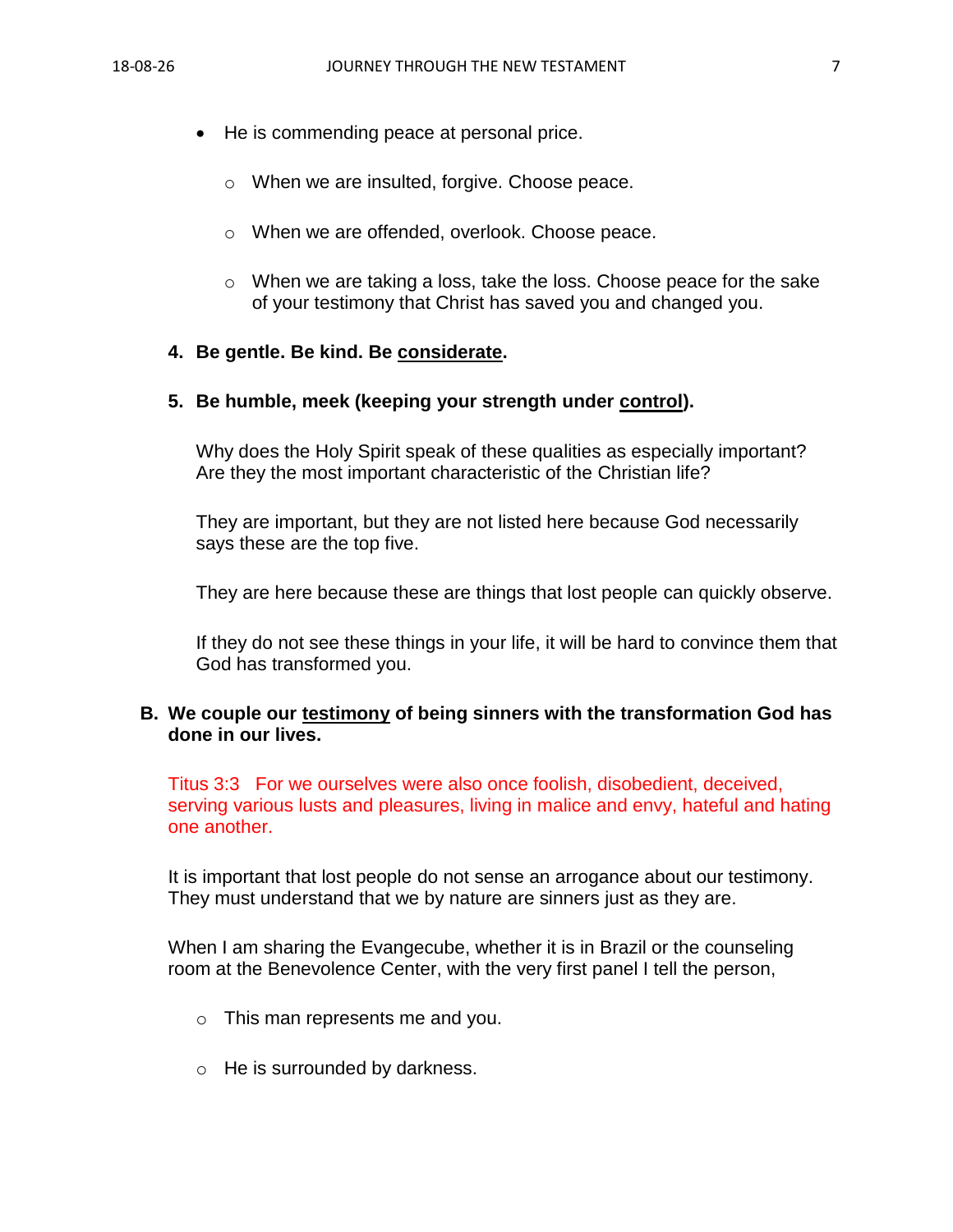- o Because the Bible says, "All have sinned."
- $\circ$  I am a sinner. My friends with me today are all sinners.

This is the reason we know for sure… Not because we are better than others. We are not. One day someone told us – we believed, we trusted, we were forgiven, and we received eternal life as a gift.

#### **C. And then we tell them Who changed our lives.**

Titus 3:4-7 4 But when the kindness and the love of God our Savior toward man appeared, 5 not by works of righteousness which we have done, but according to His mercy He saved us, … that … by His grace we should become heirs according to the hope of eternal life.

#### **We share the gospel.**

- o **Jesus, God´s Son, died on the cross to pay the penalty for my sin.**
- o **He rose from the dead, proving that He really is the Son of God.**
- o **Jesus offers forgiveness of sin, transformation of life, and the gift of eternal life to all who will trust Him as Lord and Savior.**

This is the third part of the circle of salvation.

Our good works, testimony, and the gospel help bring others to salvation by grace.

CONCLUSION: Paul concludes this portion of his message saying, "This works." Keep doing it. It is good for people and it helps them."

Paul has shown us in words the Circle of Salvation.

God saves us by grace through faith.

God´s salvation produces good works in our lives.

Our good works, testimony, and the gospel help bring others to salvation by grace.

• Where are you on the circle?